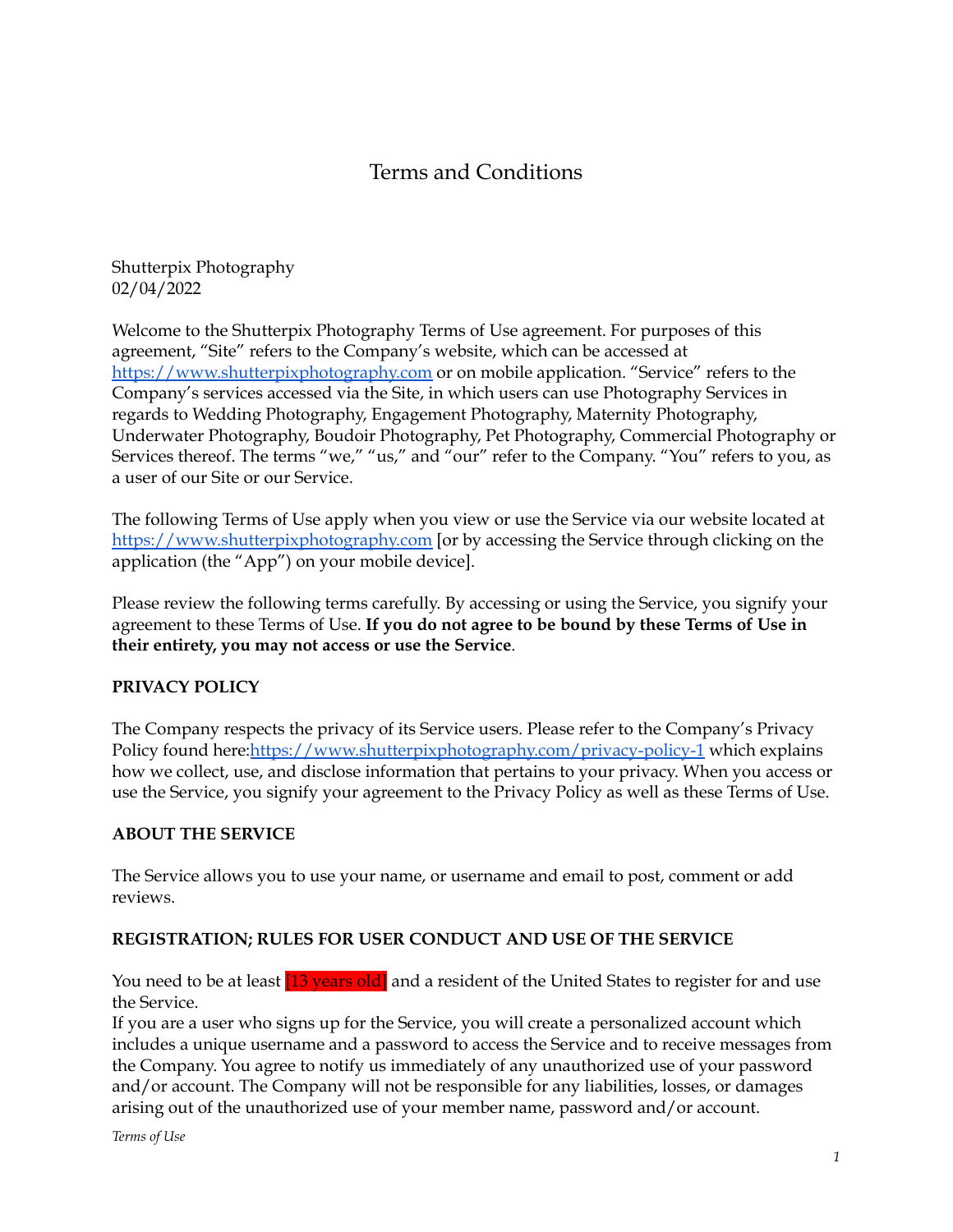#### **USE RESTRICTIONS**

Your permission to use the Site is conditioned upon the following use, posting and conduct restrictions:

You agree that you will not under any circumstances:

access the Service for any reason other than your personal, non-commercial use solely as permitted by the normal functionality of the Service,

· collect or harvest any personal data of any user of the Site or the Service

use the Site or the Service for the solicitation of business in the course of trade or in connection with a commercial enterprise;

distribute any part or parts of the Site or the Service without our explicit written permission (we grant the operators of public search engines permission to use spiders to copy materials from the site for the sole purpose of creating publicly-available searchable indices but retain the right to revoke this permission at any time on a general or specific basis);

- · use the Service for any unlawful purpose or for the promotion of illegal activities;
- attempt to, or harass, abuse or harm another person or group;
- use another user's account without permission;
- intentionally allow another user to access your account;
- provide false or inaccurate information when registering an account;
- interfere or attempt to interfere with the proper functioning of the Service;

make any automated use of the Site, the Service or the related systems, or take any action that we deem to impose or to potentially impose an unreasonable or disproportionately large load on our servers or network infrastructure;

· bypass any robot exclusion headers or other measures we take to restrict access to the Service, or use any software, technology, or device to scrape, spider, or crawl the Service or harvest or manipulate data;

· circumvent, disable or otherwise interfere with any security-related features of the Service or features that prevent or restrict use or copying of content, or enforce limitations on use of the Service or the content accessible via the Service; or

publish or link to malicious content of any sort, including that intended to damage or disrupt another user's browser or computer.

### **POSTING AND CONDUCT RESTRICTIONS**

When you create your own personalized account, you may be able to provide the following: The Service allows you to use your name, or username and email to post, comment or add reviews.

("User Content") to the Service. You are solely responsible for the User Content that you post, upload, link to or otherwise make available via the Service.

You agree that we are only acting as a passive conduit for your online distribution and publication of your User Content. The Company, however, reserves the right to remove any User Content from the Service at its sole discretion.

We grant you permission to use and access the Service, subject to the following express conditions surrounding User Content. You agree that failure to adhere to any of these conditions constitutes a material breach of these Terms.

By transmitting and submitting any User Content while using the Service, you agree as follows: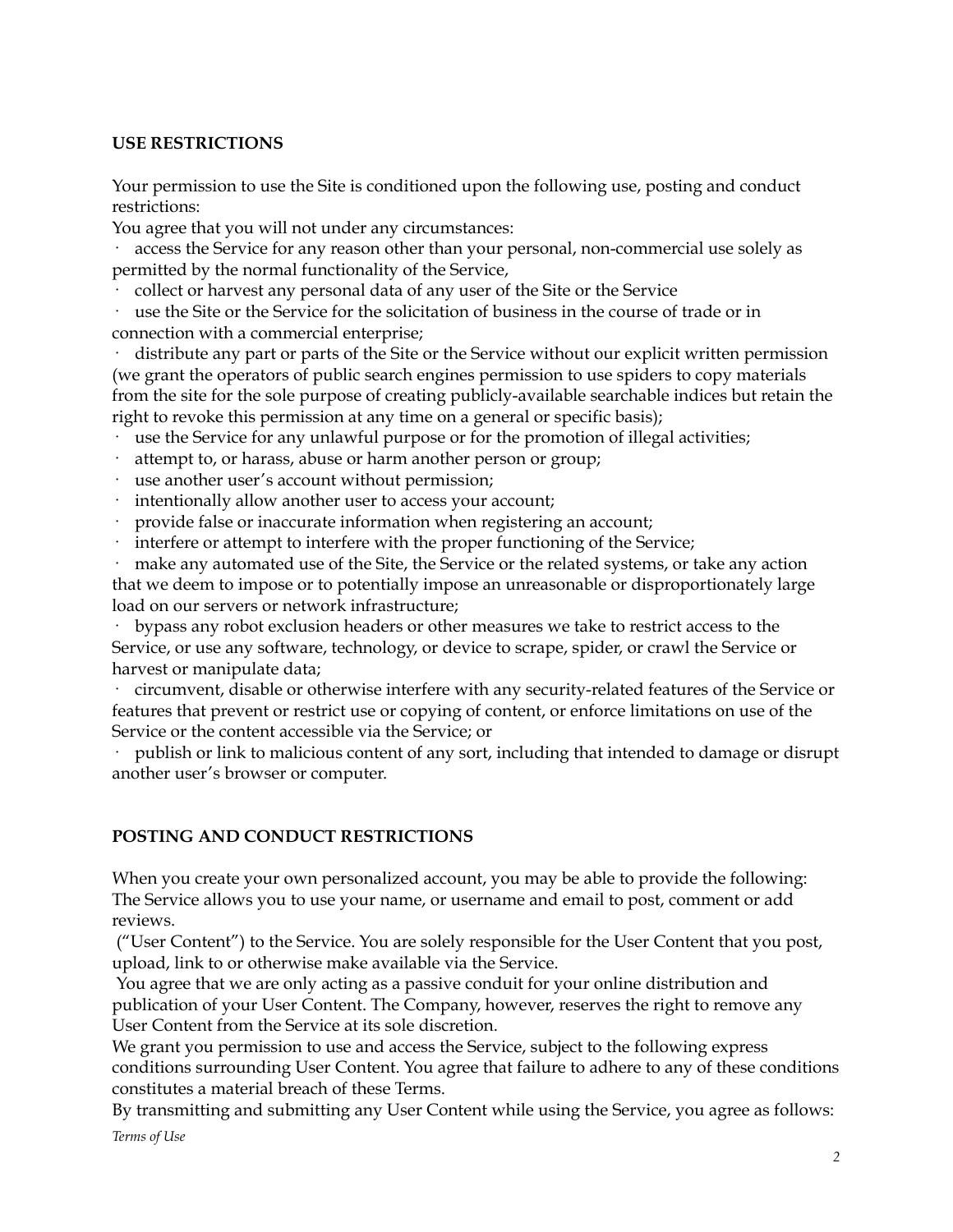· You are solely responsible for your account and the activity that occurs while signed in to or while using your account;

· You will not post information that is malicious, libelous, false or inaccurate;

· You will not post any information that is abusive, threatening, obscene, defamatory, libelous, or racially, sexually, religiously, or otherwise objectionable and offensive;

· You retain all ownership rights in your User Content but you are required to grant the following rights to the Site and to users of the Service as set forth more fully under the "License Grant" and "Intellectual Property" provisions below: When you upload or post User Content to the Site or the Service, you grant to the Site a worldwide, non-exclusive, royalty-free, transferable license to use, reproduce, distribute, prepare derivative works of, display, and perform that Content in connection with the provision of the Service; and you grant to each user of the Service, a worldwide, non-exclusive, royalty-free license to access your User Content through the Service, and to use, reproduce, distribute, prepare derivative works of, display and perform such Content to the extent permitted by the Service and under these Terms of Use;

· You will not submit content that is copyrighted or subject to third party proprietary rights, including privacy, publicity, trade secret, or others, unless you are the owner of such rights or have the appropriate permission from their rightful owner to specifically submit such content; and

· You hereby agree that we have the right to determine whether your User Content submissions are appropriate and comply with these Terms of Service, remove any and/or all of your submissions, and terminate your account with or without prior notice.

You understand and agree that any liability, loss or damage that occurs as a result of the use of any User Content that you make available or access through your use of the Service is solely your responsibility. The Site is not responsible for any public display or misuse of your User Content.

The Site does not, and cannot, pre-screen or monitor all User Content. However, at our discretion, we, or technology we employ, may monitor and/or record your interactions with the Service or with other Users.

### **ONLINE CONTENT DISCLAIMER**

Opinions, advice, statements, offers, or other information or content made available through the Service, but not directly by the Site, are those of their respective authors, and should not necessarily be relied upon. Such authors are solely responsible for such content.

We do not guarantee the accuracy, completeness, or usefulness of any information on the Site or the Service nor do we adopt nor endorse, nor are we responsible for, the accuracy or reliability of any opinion, advice, or statement made by other parties. We take no responsibility and assume no liability for any User Content that you or any other user or third party posts or sends via the Service. Under no circumstances will we be responsible for any loss or damage resulting from anyone's reliance on information or other content posted on the Service, or transmitted to users.

Though we strive to enforce these Terms of Use, you may be exposed to User Content that is inaccurate or objectionable when you use or access the Site or the Service. We reserve the right, but have no obligation, to monitor the materials posted in the public areas of the Site or the Service or to limit or deny a user's access to the Service or take other appropriate action if a user violates these Terms of Use or engages in any activity that violates the rights of any person or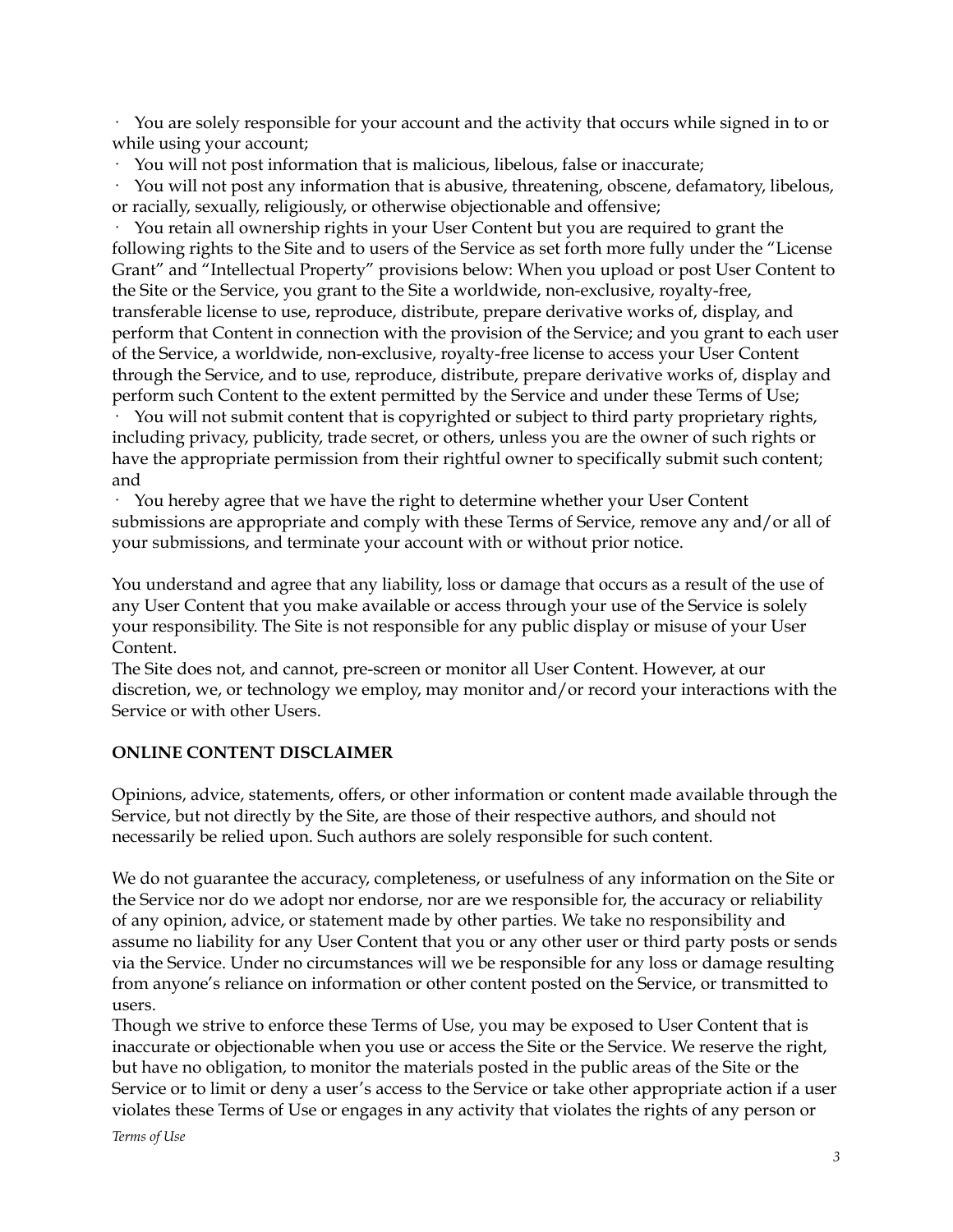entity or which we deem unlawful, offensive, abusive, harmful or malicious. [E-mails sent between you and other participants that are not readily accessible to the general public will be treated by us as private to the extent required by applicable law.] The Company shall have the right to remove any material that in its sole opinion violates, or is alleged to violate, the law or this agreement or which might be offensive, or that might violate the rights, harm, or threaten the safety of users or others. Unauthorized use may result in criminal and/or civil prosecution under Federal, State and local law. If you become aware of a misuse of our Service or violation of these Terms of Use, please contact us chani@shutterpixphotography.com.

### **LINKS TO OTHER SITES AND/OR MATERIALS**

As part of the Service, we may provide you with convenient links to third party website(s) ("Third Party Sites") as well as content or items belonging to or originating from third parties (the "Third Party Applications, Software or Content"). These links are provided as a courtesy to Service subscribers. We have no control over Third Party Sites or Third Party Applications, Software or Content or the promotions, materials, information, goods or services available on these Third Party Sites or Third Party Applications, Software or Content. Such Third Party Sites and Third Party Applications, Software or Content are not investigated, monitored or checked for accuracy, appropriateness, or completeness, and we are not responsible for any Third Party Sites accessed through the Site or any Third Party Applications, Software or Content posted on, available through or installed from the Site, including the content, accuracy, offensiveness, opinions, reliability, privacy practices or other policies of or contained in the Third Party Sites or the Third Party Applications, Software or Content. Inclusion of, linking to or permitting the use or installation of any Third Party Site or any Third Party Applications, Software or Content does not imply our approval or endorsement. If you decide to leave the Site and access the Third Party Sites or to use or install any Third Party Applications, Software or Content, you do so at your own risk and you should be aware that our terms and policies, including these Terms of Use, no longer govern. You should review the applicable terms and policies, including privacy and data gathering practices, of any Third Party Site to which you navigate from the Site or relating to any applications you use or install from the Third Party Site.

### **COPYRIGHT COMPLAINTS AND COPYRIGHT AGENT**

(a) Termination of Repeat Infringer Accounts. We respect the intellectual property rights of others and requires that the users do the same. Pursuant to 17 U.S.C. 512(i) of the United States Copyright Act, we have adopted and implemented a policy that provides for the termination in appropriate circumstances of users of the Service who are repeat infringers. We may terminate access for participants or users who are found repeatedly to provide or post protected third party content without necessary rights and permissions.

(b) DMCA Take-Down Notices. If you are a copyright owner or an agent thereof and believe, in good faith, that any materials provided on the Service infringe upon your copyrights, you may submit a notification pursuant to the Digital Millennium Copyright Act (*see* 17 U.S.C 512) ("DMCA") by sending the following information in writing to the our designated copyright agent at [Insert Address]:

- 1. The date of your notification;
- 2. A physical or electronic signature of a person authorized to act on behalf of the owner of an exclusive right that is allegedly infringed;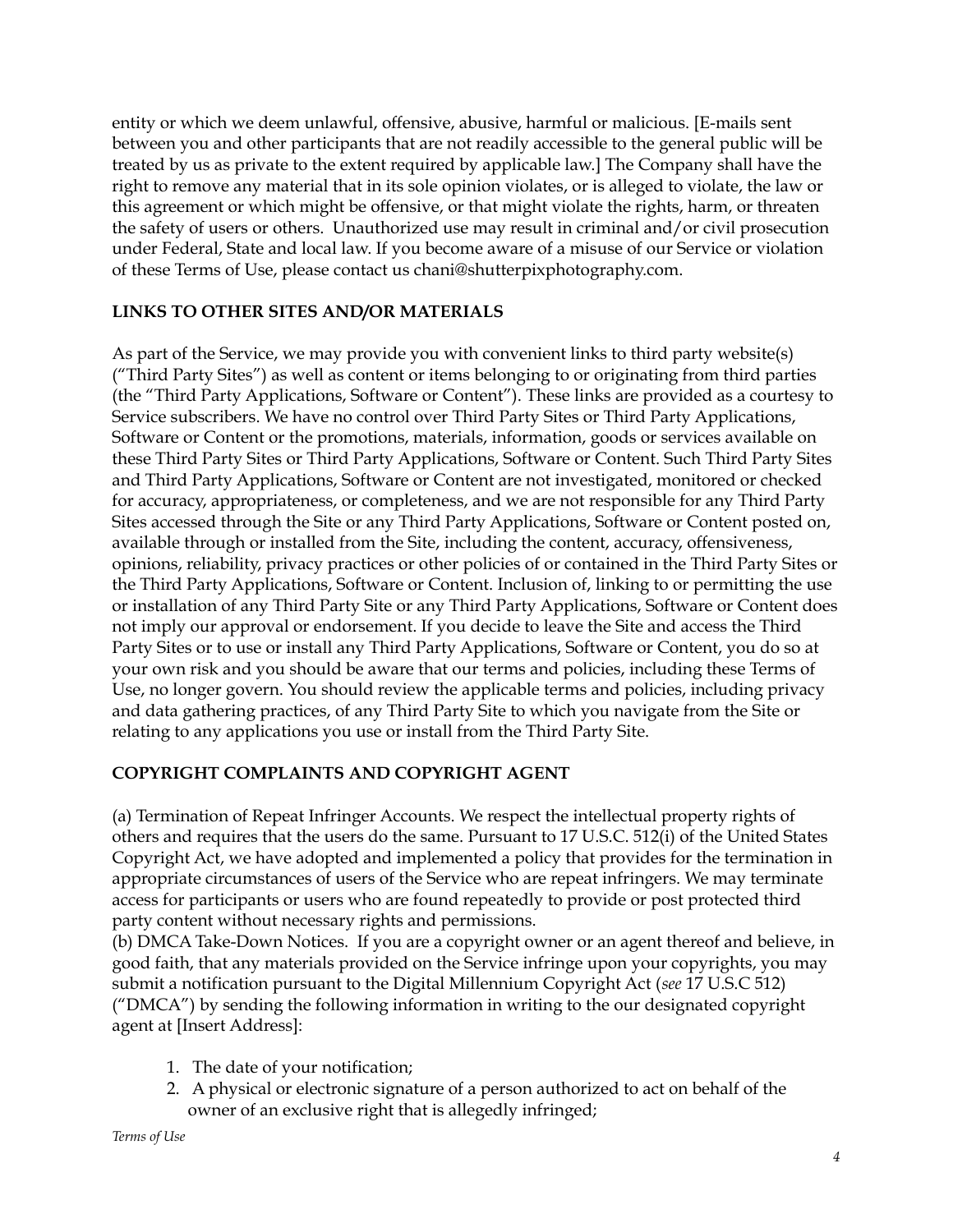- 3. A description of the copyrighted work claimed to have been infringed, or, if multiple copyrighted works at a single online site are covered by a single notification, a representative list of such works at that site;
- 4. A description of the material that is claimed to be infringing or to be the subject of infringing activity and information sufficient to enable us to locate such work;
- 5. Information reasonably sufficient to permit the service provider to contact you, such as an address, telephone number, and/or email address;
- 6. A statement that you have a good faith belief that use of the material in the manner complained of is not authorized by the copyright owner, its agent, or the law; and
- 7. A statement that the information in the notification is accurate, and under penalty of perjury, that you are authorized to act on behalf of the owner of an exclusive right that is allegedly infringed.

(c) Counter-Notices. If you believe that your User Content that has been removed from the Site is not infringing, or that you have the authorization from the copyright owner, the copyright owner's agent, or pursuant to the law, to post and use the content in your User Content, you may send a counter-notice containing the following information to our copyright agent using the contact information set forth above:

- 1. Your physical or electronic signature;
- 2. A description of the content that has been removed and the location at which the content appeared before it was removed;
- 3. A statement that you have a good faith belief that the content was removed as a result of mistake or a misidentification of the content; and
- 4. Your name, address, telephone number, and email address, a statement that you consent to the jurisdiction of the federal court in [Texas or Oklahoma] and a statement that you will accept service of process from the person who provided notification of the alleged infringement.

If a counter-notice is received by our copyright agent, we may send a copy of the counter-notice to the original complaining party informing such person that it may reinstate the removed content in ten (10) business days. Unless the copyright owner files an action seeking a court order against the content provider, member or user, the removed content may (in our sole discretion) be reinstated on the Site in ten (10) to fourteen (14) business days or more after receipt of the counter-notice.

### **LICENSE GRANT**

By posting any User Content via the Service, you expressly grant, and you represent and warrant that you have a right to grant, to the Company a royalty-free, sublicensable, transferable, perpetual, irrevocable, non-exclusive, worldwide license to use, reproduce, modify, publish, list information regarding, edit, translate, distribute, publicly perform, publicly display, and make derivative works of all such User Content and your name, voice, and/or likeness as contained in your User Content, if applicable, in whole or in part, and in any form, media or technology, whether now known or hereafter developed, for use in connection with the Service.

### **INTELLECTUAL PROPERTY**

You acknowledge and agree that we and our licensors retain ownership of all intellectual property rights of any kind related to the Service, including applicable copyrights, trademarks

*Terms of Use*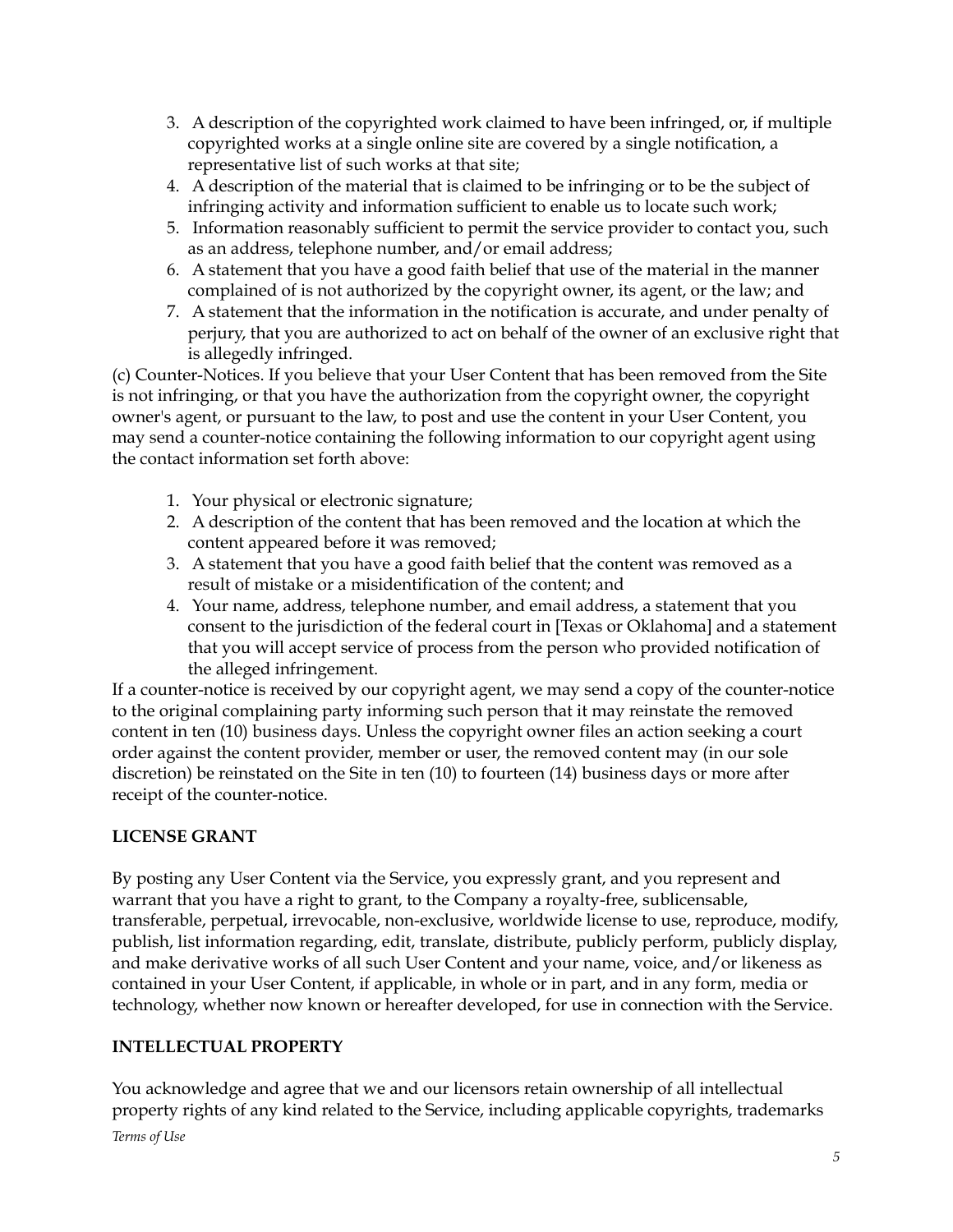and other proprietary rights. Other product and company names that are mentioned on the Service may be trademarks of their respective owners. We reserve all rights that are not expressly granted to you under these Terms of Use.

### **EMAIL MAY NOT BE USED TO PROVIDE NOTICE**

Communications made through the Service's email and messaging system will not constitute legal notice to the Site, the Service, or any of its officers, employees, agents or representatives in any situation where legal notice is required by contract or any law or regulation.

### **USER CONSENT TO RECEIVE COMMUNICATIONS IN ELECTRONIC FORM**

For contractual purposes, you: (a) consent to receive communications from us in an electronic form via the email address you have submitted; and (b) agree that all Terms of Use, agreements, notices, disclosures, and other communications that we provide to you electronically satisfy any legal requirement that such communications would satisfy if it were in writing. The foregoing does not affect your non-waivable rights.

We may also use your email address to send you other messages, including information about the Site or the Service and special offers. You may opt out of such email by changing your account settings, using the "Unsubscribe" link in the message, or by sending an email to [[chani@shutterpixphotography.com](mailto:chani@shutterpixphotography.com) or mail to the following postal address: 11309 NW 97th St, Yukon, OK 73099

Customer Support

Opting out may prevent you from receiving messages regarding the Site, the Service or special offers.

## **WARRANTY DISCLAIMER**

THE SERVICE, IS PROVIDED "AS IS," WITHOUT WARRANTY OF ANY KIND. WITHOUT LIMITING THE FOREGOING, WE EXPRESSLY DISCLAIM ALL WARRANTIES, WHETHER EXPRESS, IMPLIED OR STATUTORY, REGARDING THE SERVICE INCLUDING WITHOUT LIMITATION ANY WARRANTY OF MERCHANTABILITY, FITNESS FOR A PARTICULAR PURPOSE, TITLE, SECURITY, ACCURACY AND NON-INFRINGEMENT. WITHOUT LIMITING THE FOREGOING, WE MAKE NO WARRANTY OR REPRESENTATION THAT ACCESS TO OR OPERATION OF THE SERVICE WILL BE UNINTERRUPTED OR ERROR FREE. YOU ASSUME FULL RESPONSIBILITY AND RISK OF LOSS RESULTING FROM YOUR DOWNLOADING AND/OR USE OF FILES, INFORMATION, CONTENT OR OTHER MATERIAL OBTAINED FROM THE SERVICE. SOME JURISDICTIONS LIMIT OR DO NOT PERMIT DISCLAIMERS OF WARRANTY, SO THIS PROVISION MAY NOT APPLY TO YOU.

### **LIMITATION OF DAMAGES**; **RELEASE**

TO THE EXTENT PERMITTED BY APPLICABLE LAW, IN NO EVENT SHALL THE SITE, THE SERVICE, ITS AFFILIATES, DIRECTORS, OR EMPLOYEES, OR ITS LICENSORS OR PARTNERS, BE LIABLE TO YOU FOR ANY LOSS OF PROFITS, USE, OR DATA, OR FOR ANY INCIDENTAL, INDIRECT, SPECIAL, CONSEQUENTIAL OR EXEMPLARY DAMAGES,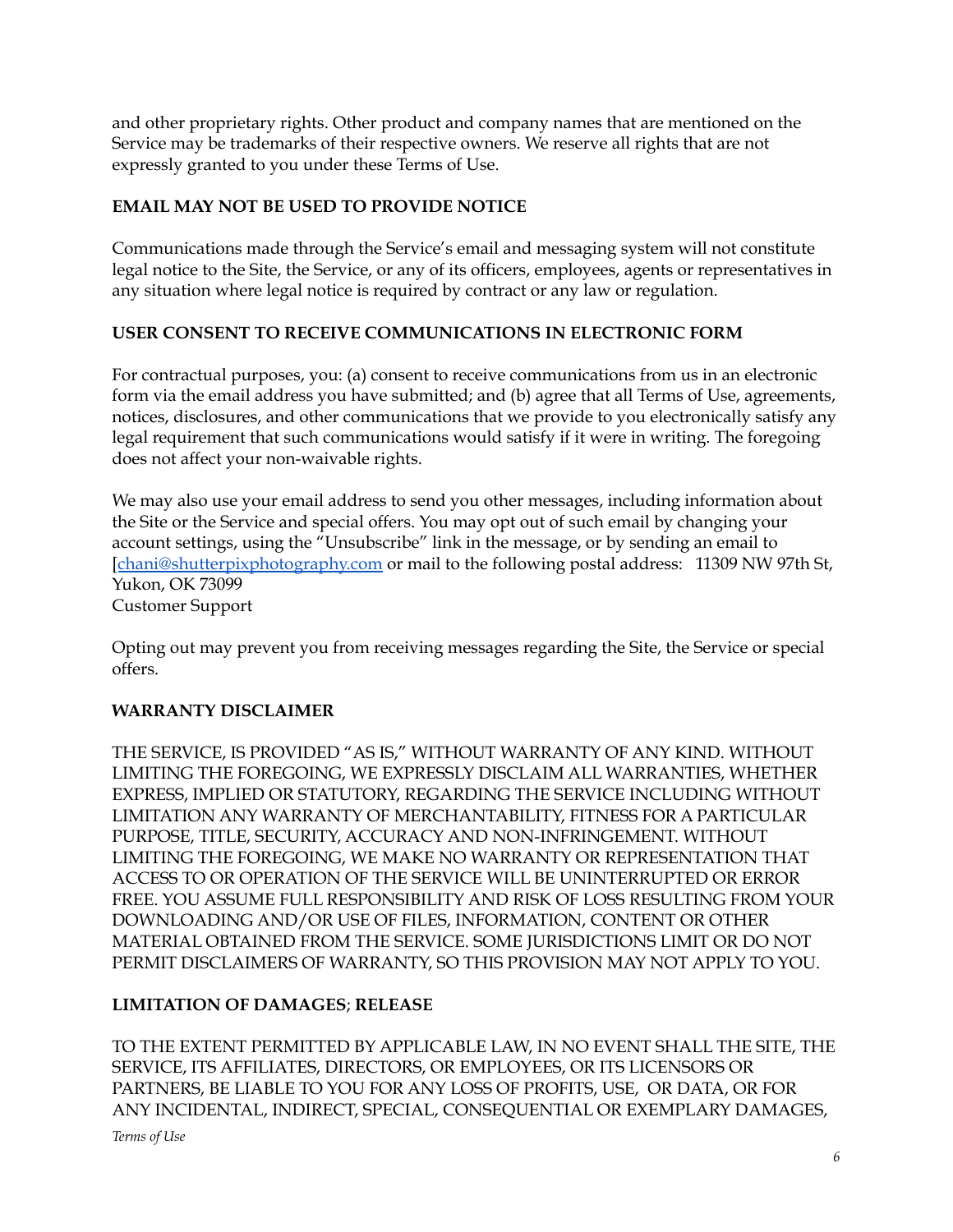HOWEVER ARISING, THAT RESULT FROM: (A) THE USE, DISCLOSURE, OR DISPLAY OF YOUR USER CONTENT; (B) YOUR USE OR INABILITY TO USE THE SERVICE; (C) THE SERVICE GENERALLY OR THE SOFTWARE OR SYSTEMS THAT MAKE THE SERVICE AVAILABLE; OR (D) ANY OTHER INTERACTIONS WITH USE OR WITH ANY OTHER USER OF THE SERVICE, WHETHER BASED ON WARRANTY, CONTRACT, TORT (INCLUDING NEGLIGENCE) OR ANY OTHER LEGAL THEORY, AND WHETHER OR NOT WE HAVE BEEN INFORMED OF THE POSSIBILITY OF SUCH DAMAGE, AND EVEN IF A REMEDY SET FORTH HEREIN IS FOUND TO HAVE FAILED OF ITS ESSENTIAL PURPOSE. SOME JURISDICTIONS LIMIT OR DO NOT PERMIT DISCLAIMERS OF LIABILITY, SO THIS PROVISION MAY NOT APPLY TO YOU.

If you have a dispute with one or more users, a restaurant or a merchant of a product or service that you review using the Service, you release us (and our officers, directors, agents, subsidiaries, joint ventures and employees) from claims, demands and damages (actual and consequential) of every kind and nature, known and unknown, arising out of or in any way connected with such disputes.

If you are a California resident using the Service, you may specifically waive California Civil Code §1542, which says: "A general release does not extend to claims which the creditor does not know or suspect to exist in his favor at the time of executing the release, which if known by him must have materially affected his settlement with the debtor."

### **MODIFICATION OF TERMS OF USE**

We can amend these Terms of Use at any time and will update these Terms of Use in the event of any such amendments. It is your sole responsibility to check the Site from time to time to view any such changes in this agreement. Your continued use of the Site or the Service signifies your agreement to our revisions to these Terms of Use. We will endeavor to notify you of material changes to the Terms by posting a notice on our homepage and/or sending an email to the email address you provided to us upon registration. For this additional reason, you should keep your contact and profile information current. Any changes to these Terms (other than as set forth in this paragraph) or waiver of our rights hereunder shall not be valid or effective except in a written agreement bearing the physical signature of one of our officers. No purported waiver or modification of this agreement on our part via telephonic or email communications shall be valid.

### **GENERAL TERMS**

If any part of this Terms of Use agreement is held or found to be invalid or unenforceable, that portion of the agreement will be construed as to be consistent with applicable law while the remaining portions of the agreement will remain in full force and effect. Any failure on our part to enforce any provision of this agreement will not be considered a waiver of our right to enforce such provision. Our rights under this agreement survive any transfer or termination of this agreement.

You agree that any cause of action related to or arising out of your relationship with the Company must commence within ONE year after the cause of action accrues. Otherwise, such cause of action is permanently barred.